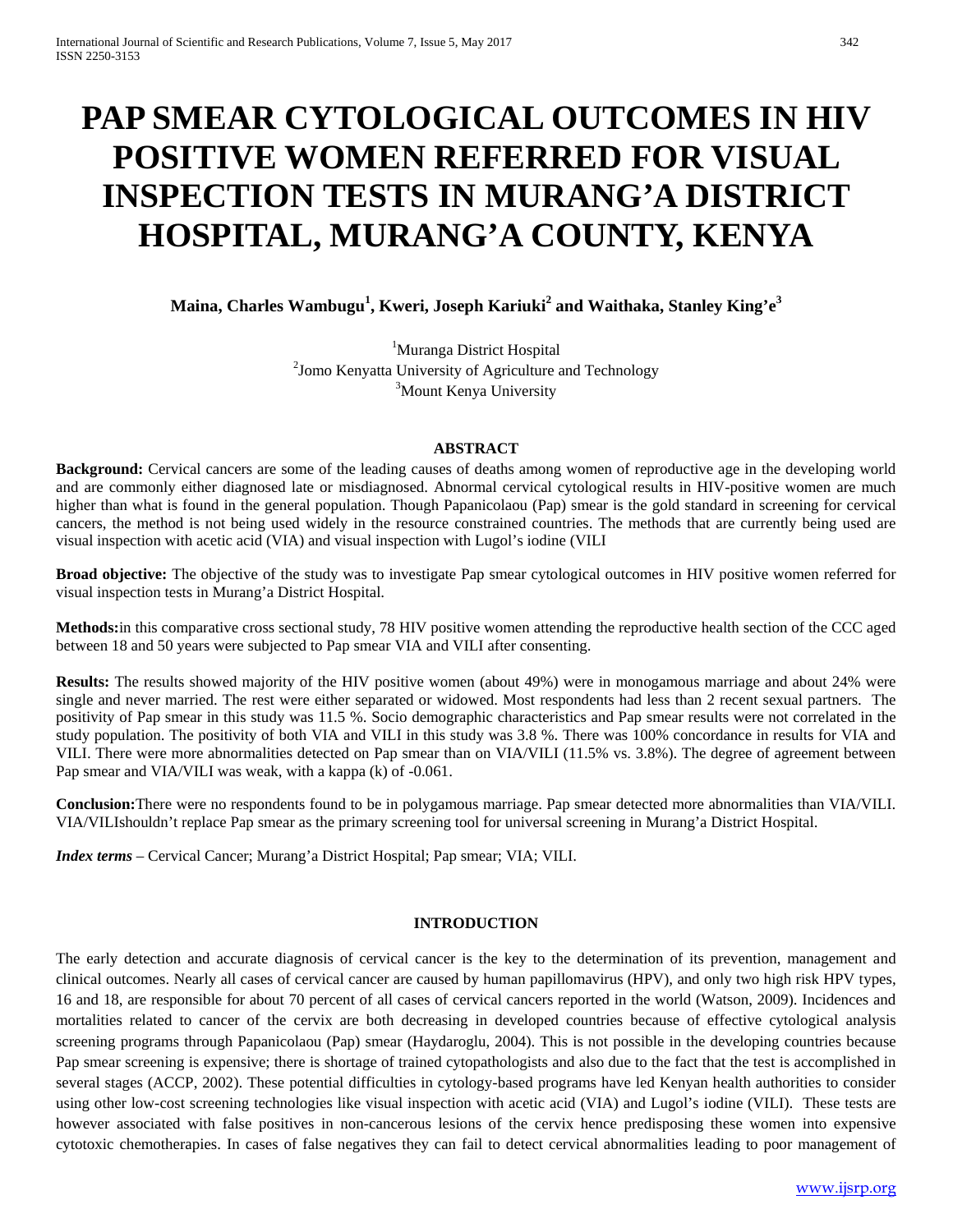International Journal of Scientific and Research Publications, Volume 7, Issue 5, May 2017 343 ISSN 2250-3153

disease. This study therefore aimed at generating data on the comparative effectiveness of VIA/VILI and Pap smear tests to establish the degree of agreement on the results between the two in the diagnosis of cervical cancer among human immunodeficiency virus (HIV) positive women attending Comprehensive Care Clinic in Murang'a district hospital since this data is generally lacking

#### **MATERIALS AND METHODS**

This was a comparative cross sectional study carried out in the reproductive health section of the Comprehensive Care Centre (CCC) in Murang'a district hospital, the main referral hospital for the entire Murang'a County and its environs, Murang'a County, Kenya. A total of 78 HIV positive women aged between 18 and 50 years were recruited conveniently from the reproductive health section of the CCC. HIV infected women who declined to participate, were experiencing menstrual flow or had had hysterectomy were excluded from the study.

Ethical approval of the study protocol was obtained from Mount Kenya University Ethical Review Committee, NACOSTI and also from Murang'a district hospital. After taking an informed consent from all those within the eligibility criteria, cellular materials from the uterine cervix were collected using cytobrushes and spatulas. The materials were transferred onto glass microscope slides. The slides were fixed immediately in 70% alcohol. This was followed by VIA and VILI tests. The fixed slides were stained by Pap stain and examined microscopically in the Laboratory.



**RESULTS**

## **Figure 1**

The study revealed that majority of the HIV positive women (about 49%) were married monogamous and about 24% were single never married. About 27% were either separated or widowed (Figure 1).

| Variable | N | Range | Minimum | Maximum | Mean      |               | Std.      | Variance |
|----------|---|-------|---------|---------|-----------|---------------|-----------|----------|
|          |   |       |         |         | Statistic | Std.<br>Error | Deviation |          |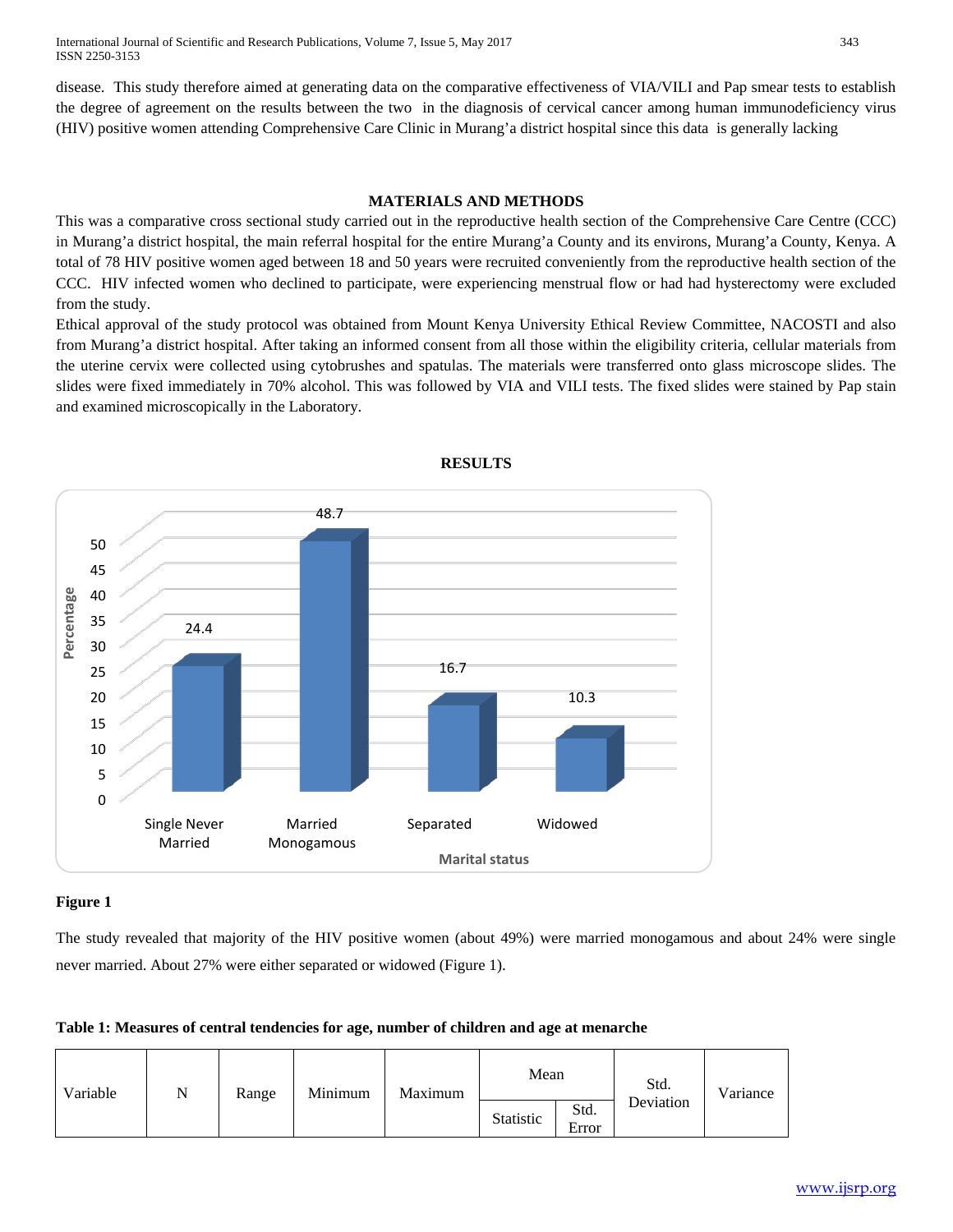International Journal of Scientific and Research Publications, Volume 7, Issue 5, May 2017 344 ISSN 2250-3153

| Age in<br>years    | 78 | 30 | 20 | 50 | 37.67 | 0.852 | 7.521 | 56.563 |
|--------------------|----|----|----|----|-------|-------|-------|--------|
| $#$ of<br>children | 78 |    |    |    | 2.64  | 0.146 | 1.289 | 1.662  |
| Menarche           | 78 |    | ∸  | 20 | 14.56 | 0.17  | 1.J   | 2.249  |

Table 1 shows that the mean age of the respondents was  $37.67$  years (SD  $\pm$ 7.521) and this compared favorably with the modal age of 45 years and median age of 38 years. This showed the study population was normally distributed. The mean number of children was about 3 while the modalnumber of children was 2. In addition, the mean age of menarche was  $14.56$  years (SD  $\pm$ 1.5). Modal age of menarche was 15 years and the median age is about 14 years.



## **Figure 2: Recent sexual partners**

The study further revealed that most respondents (75.6%) had less than 2 recent sexual partners, while 21.8% of the respondents had between 2 to 4 recent sexual partners (Figure 2).

The Pap smear results reveal 11.5% positivity (Figure 2). This means that 11.5% (95% CI: 4.42% to 18.58%) of the respondents had a positive cervical cancer screening Pap smear results.

Of the positive cervical cancer screening Pap smear results about 67% were Low-grade squamous intraepithelial lesion (LSIL) while 33% were High-grade squamous intraepithelial lesion (HSIL).

The results demonstrate that respondents' age in years and Pap smear results are not correlated in the study population. There was no statistical association between the number of recent sexual partners and the Pap smear results

|              |                            | Age in years | Pap smear results |
|--------------|----------------------------|--------------|-------------------|
|              | <b>Pearson Correlation</b> |              | 0.005             |
| Age in years | Sig. (2-tailed)            |              | 0.963             |
|              | N                          | 78           | 78                |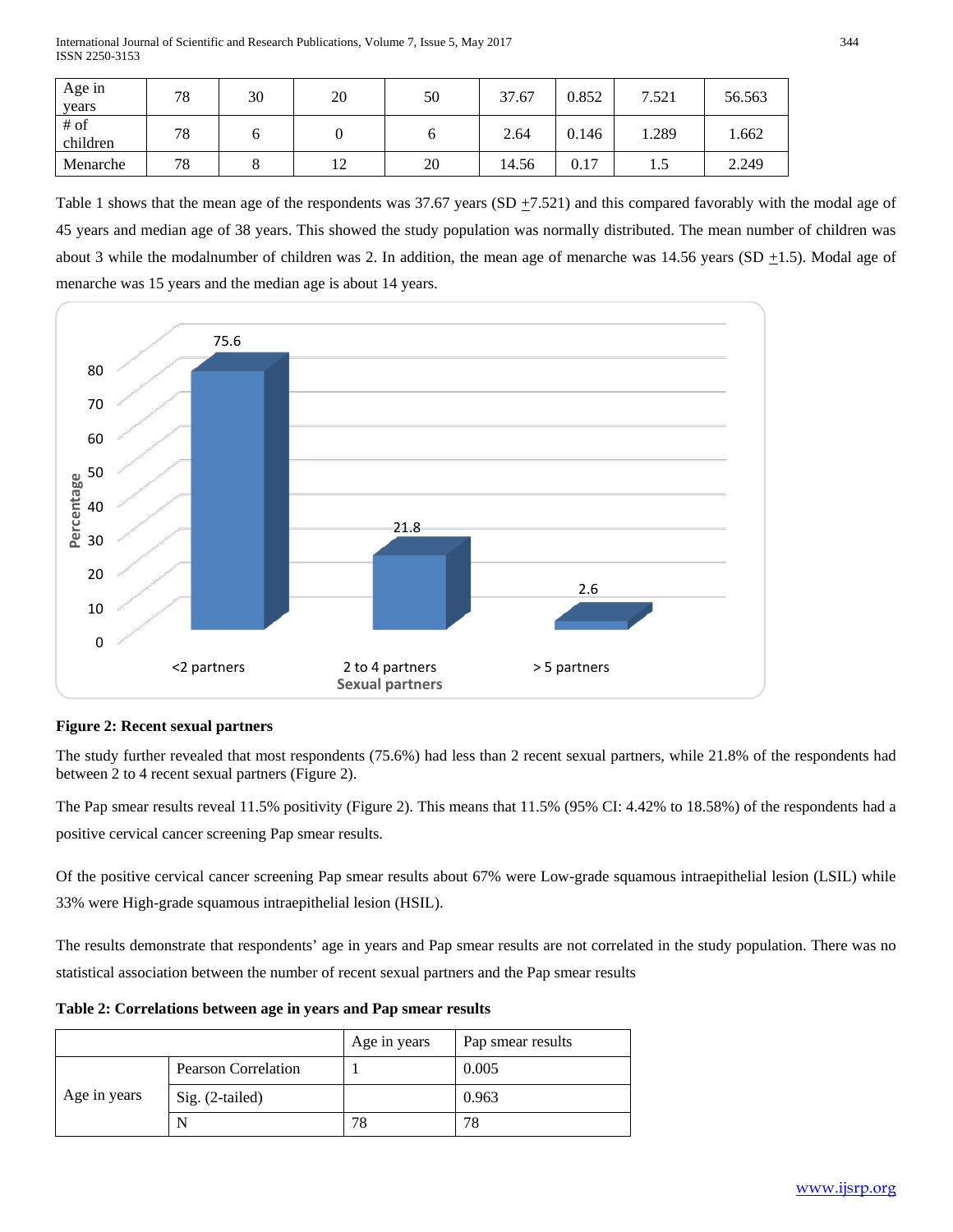|                      | Pearson Correlation | 0.005 |               |
|----------------------|---------------------|-------|---------------|
| Pap smear<br>results | Sig. (2-tailed)     | 0.963 |               |
|                      | N                   | 78    | 70<br>$\circ$ |

Pearson's product moment correlation coefficient shows a low positive linear relationship between the age in years and the Pap smear results ( $r = 0.005$ ) that is not significantly different from Zero ( $p=0.963$ ) (Table 2). The results demonstrate that respondents' age in years and Pap smear results are not correlated in the study population.

**Table 3: Bivariable analysis between recent sexual partners and Pap smear results**

|                  |                           | Pap Smear Results    |                | p-value |       |
|------------------|---------------------------|----------------------|----------------|---------|-------|
|                  |                           | Positive<br>Negative |                |         |       |
| Number of recent | $\langle 2 \rangle$ vears | 86.4% (51/59)        | 13.6% (8/59)   | 0.969   | 0.325 |
| sexual partners  | $>2$ vears                | 94.7% (18/19)        | $5.3\%$ (1/19) |         |       |
|                  |                           | 88.5% (69/78)        | 11.5% (9/78)   |         |       |

Chi-square test for independence is used to test significance difference between the number of recent sexual partners and the Pap smear results. It revealed that there is no statistical association between the number of recent sexual partners and the Pap smear results (Table 3).

The VIA results reveal 3.8% positivity. This means that 3.8% of the respondents had a positive cervical cancer screening VIA results

The VILI results reveal 3.8% positivity. This means that 3.8% of the respondents had a positive cervical cancer screening VILI results

Pap smear test was taken as the gold standard for cervical cancer screening.

#### **Table 4: VIA cervical screening tests**

|                    |          | Pap Smear Results |          |  |
|--------------------|----------|-------------------|----------|--|
|                    |          | Negative          | Positive |  |
| <b>VIA Results</b> | Negative | 66                |          |  |
|                    | Positive |                   |          |  |
|                    |          | 69                |          |  |

Sensitivity =  $(0/9 * 100\%) = 0.0\%$ 

Specificity =  $(66/69 * 100%) = 95.7%$ 

This means the VIA screening test was very good at picking out the women who did not have cervical cancer (see specificity) but very poor at picking out women with cervical cancer (see sensitivity).

 $PPV = (0/3 * 100\%) = 0.0\%$ 

$$
NPV = (66/75 * 100\%) = 88.0\%
$$

This means that probability that subjects with a positive screening test truly have the disease is very low at 0.0% (see PPV) using the VIA screening test. The probability that subjects with a negative screening test truly don't have the disease is high at 88.0% (see NPV) using the VIA screening test.

#### **Table 5: VILI cervical screening tests**

|                     |          | Pap Smear Results |          |  |
|---------------------|----------|-------------------|----------|--|
|                     |          | Negative          | Positive |  |
| <b>VILI Results</b> | Negative | ჂϦ                |          |  |
|                     | Positive |                   |          |  |
|                     |          | 69                |          |  |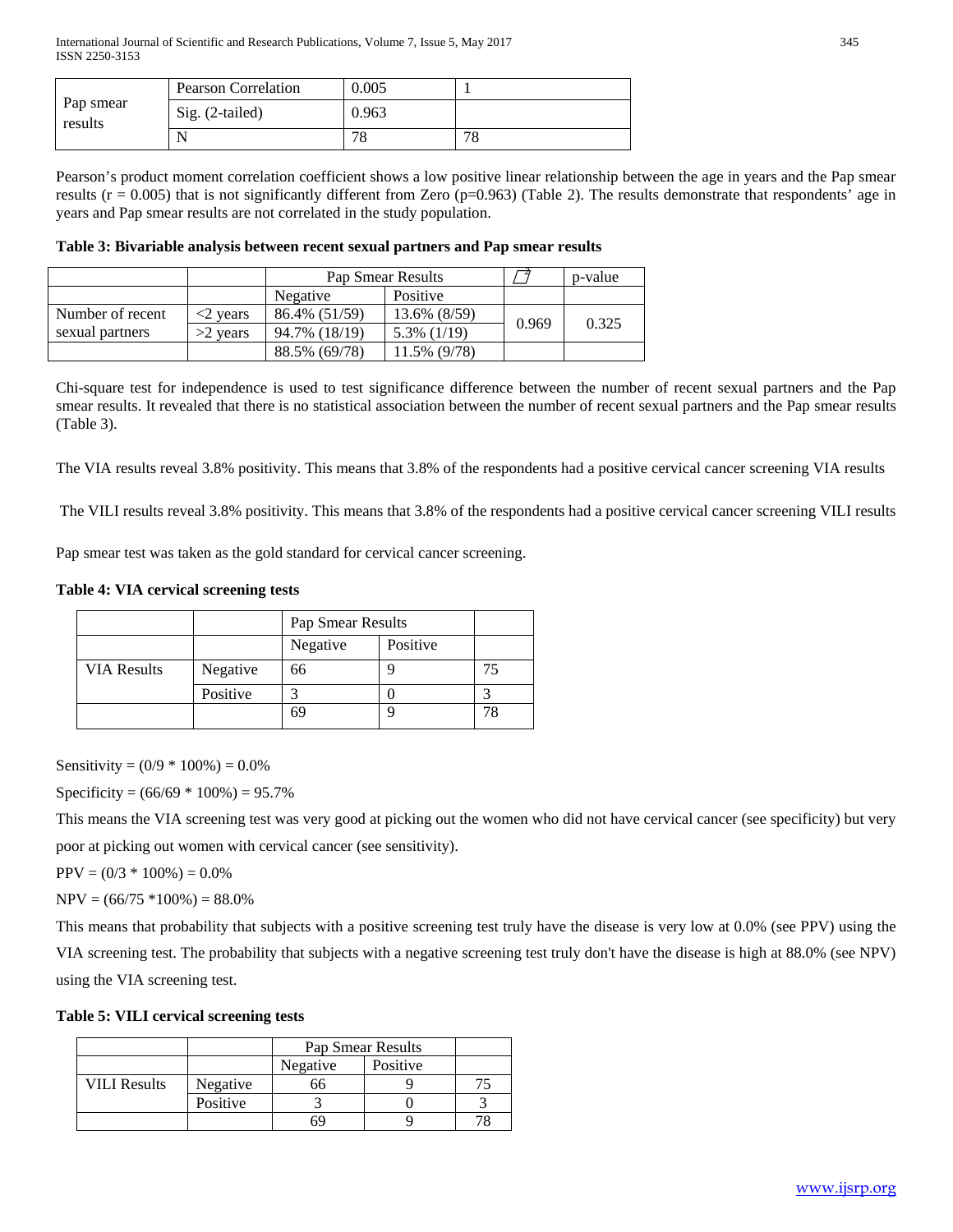Sensitivity =  $(0/9 * 100\%) = 0.0\%$ 

Specificity =  $(66/69 * 100\%) = 95.7\%$ 

This means the VILI screening test was very good at picking out the women who did not have cervical cancer (see specificity) but very poor at picking out women with cervical cancer (see sensitivity).

 $PPV = (0/3 * 100\%) = 0.0\%$ 

 $NPV = (66/75 *100\%) = 88.0\%$ 

This means that probability that subjects with a positive screening test truly have the disease is very low at 0.0% (see PPV) using the VILI screening test. The probability that subjects with a negative screening test truly don't have the disease is high at 88.0% (see NPV) using the VILI screening test.

## **Table 6: Cross-tabulation between Pap smear and VIA results**

|                    |          | Pap Smear Results |  |  |
|--------------------|----------|-------------------|--|--|
|                    |          | Negative          |  |  |
| <b>VIA Results</b> | Negative |                   |  |  |
|                    | Positive |                   |  |  |
|                    |          |                   |  |  |

Of the 78 HIV positive women evaluated, 66 HIV positive women evaluated had negative cervical cancer test as agreed by both Pap smear and VIA results. In addition, both tests agreed that there were no HIV positive women had cervical cancer.

## **Table 7: Symmetric measures**

|                         |       | Value    | Asymp.<br>Std.<br>Error | Approx.  | Approx.<br>Sig. |
|-------------------------|-------|----------|-------------------------|----------|-----------------|
| Measure of<br>Agreement | Kappa | $-0.061$ | 0.028                   | $-0.638$ | 0.524           |
| N of Valid Cases        |       | 78       |                         |          |                 |

In the symmetric table,  $k = -0.061$ , p=0.524 (Table 7). The observed level of agreement between the two tests was less than what would have been expected by chance and therefore the inter-rater reliability was unsatisfactory.

**Table 8: Cross-tabulation between Pap smear and VILI results**

|                     |          |          | Pap Smear Results |  |  |  |  |
|---------------------|----------|----------|-------------------|--|--|--|--|
|                     |          | Negative |                   |  |  |  |  |
| <b>VILI Results</b> | Negative |          |                   |  |  |  |  |
|                     | Positive |          |                   |  |  |  |  |
|                     |          |          |                   |  |  |  |  |

Of the 78 HIV positive women evaluated, 66 HIV positive women evaluated had negative cervical cancer test as agreed by both Pap smear and VIA results. In addition, both tests agreed that there were no HIV positive women had cervical cancer.

## **Table 9: Symmetric Measures**

|                         |       | Value    | Asymp. Std.<br>Error | Approx. T | Approx.<br>Sig. |
|-------------------------|-------|----------|----------------------|-----------|-----------------|
| Measure of<br>Agreement | Kappa | $-0.061$ | 0.028                | $-0.638$  | 0.524           |
| N of Valid Cases        |       | 78       |                      |           |                 |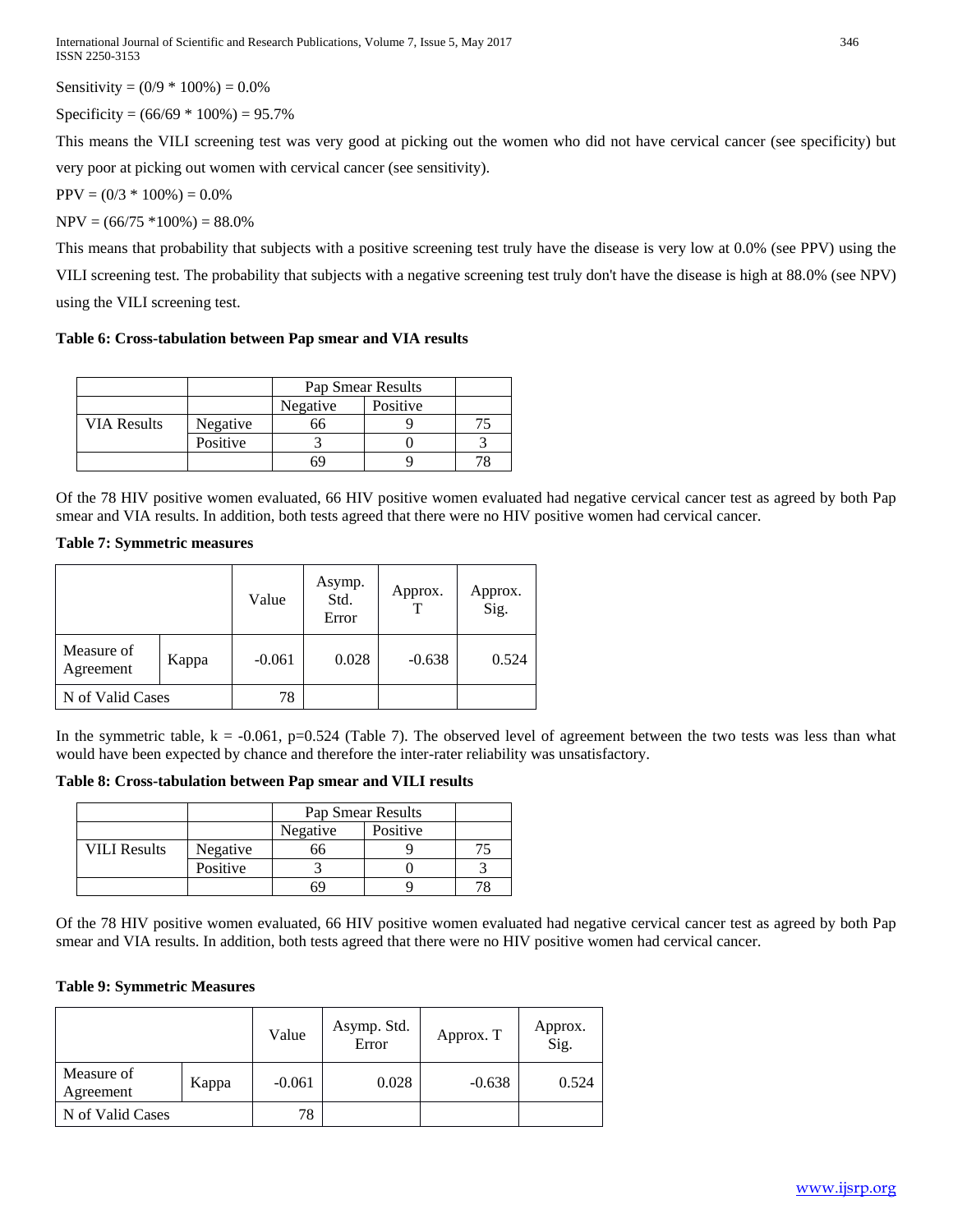In the symmetric table,  $k = -0.061$ , p=0.524 (Table 9). The observed level of agreement between the two tests was less than what would have been expected by chance and therefore the inter-rater reliability was unsatisfactory.

|                    |          | <b>VILI Results</b> |          |  |
|--------------------|----------|---------------------|----------|--|
|                    |          | Negative            | Positive |  |
| <b>VIA Results</b> | Negative |                     |          |  |
|                    | Positive |                     |          |  |
|                    |          |                     |          |  |

## **Table 10: Cross-tabulation between VILI and VIA results**

Of the 78 HIV positive women evaluated, 75 HIV positive women evaluated had negative cervical cancer test as agreed by both VIA and VILI results. In addition, both tests agreed that there were 3 HIV positive women who had positive cervical cancer test results

#### **Table11: Symmetric measures**

|                         |       | Value | Asymp. Std.<br>Error | Approx. T | Approx. Sig. |
|-------------------------|-------|-------|----------------------|-----------|--------------|
| Measure of<br>Agreement | Kappa |       |                      | 8.832     |              |
| N of Valid Cases        |       | 78    |                      |           |              |

In the symmetric table,  $k = 1$ ,  $p=0.000$  (Table 11). The observed level of agreement between the two tests was excellent and therefore the inter-rater reliability was satisfactory.

#### **DISCUSSION**

Numerous studies have demonstrated that social and demographic characteristics influence the occurrence of cervical cancer among HIV positive women. The relative risk of invasive cancer is increased with increased number of sexual partners, younger age at first sexual intercourse, increasing parity, younger age at first full term pregnancy and increased duration of oral contraceptive use (Berrington, 2007). The study revealed that majority of the HIV positive women (about 49%) were in monogamous marriage and about 24% were single and never married. The rest were either separated or widowed. This contrasted with a study done in Kenyatta National Hospital by ChegeMacharia (Chege, 2013) which showed 60 % of women to be in monogamous marriages, 18 % were either separated or widowed while 14 % were single. This difference could be attributed to the choice of study site that is predominantly urban and is the national referral hospital. This particular study was done in a rural set up while the latter was in the capital city.

About 78% of the respondents had 3 or fewer children while about 22 % had 4 or more children. A study done by Bhagwan*et al* (Bhagwan, 2007) showed that about 39 % of the respondents had 3 or fewer children while about 61 % had 4 or more children. Ghazala *et al* in a similar study done in Islamabad Pakistan found that 45% of the women had 4 or less children while 55% had 5 or more children (Ghazala, 2013). These studies explain why India and Pakistan are so heavily populated.

The study further revealed that most respondents had less than 2 recent sexual partners which was comparable to a study by Mabeya*et al* in which most respondents had less than 2 recent sexual partners (Mabeya, 2012) and Syrjanen*et al* in which most respondents had less than 2 recent sexual partners (p=0.001) (Syrjanen, 2005). This study however contrasted with another one done by Were *et al*  where the majority of therespondents actually had more than 2 recent sexual partners (Were, 2010). The reason for this difference could be the different cultural inclinations of the inhabitants of the two areas whereby in the latter polygamy is widely acceptable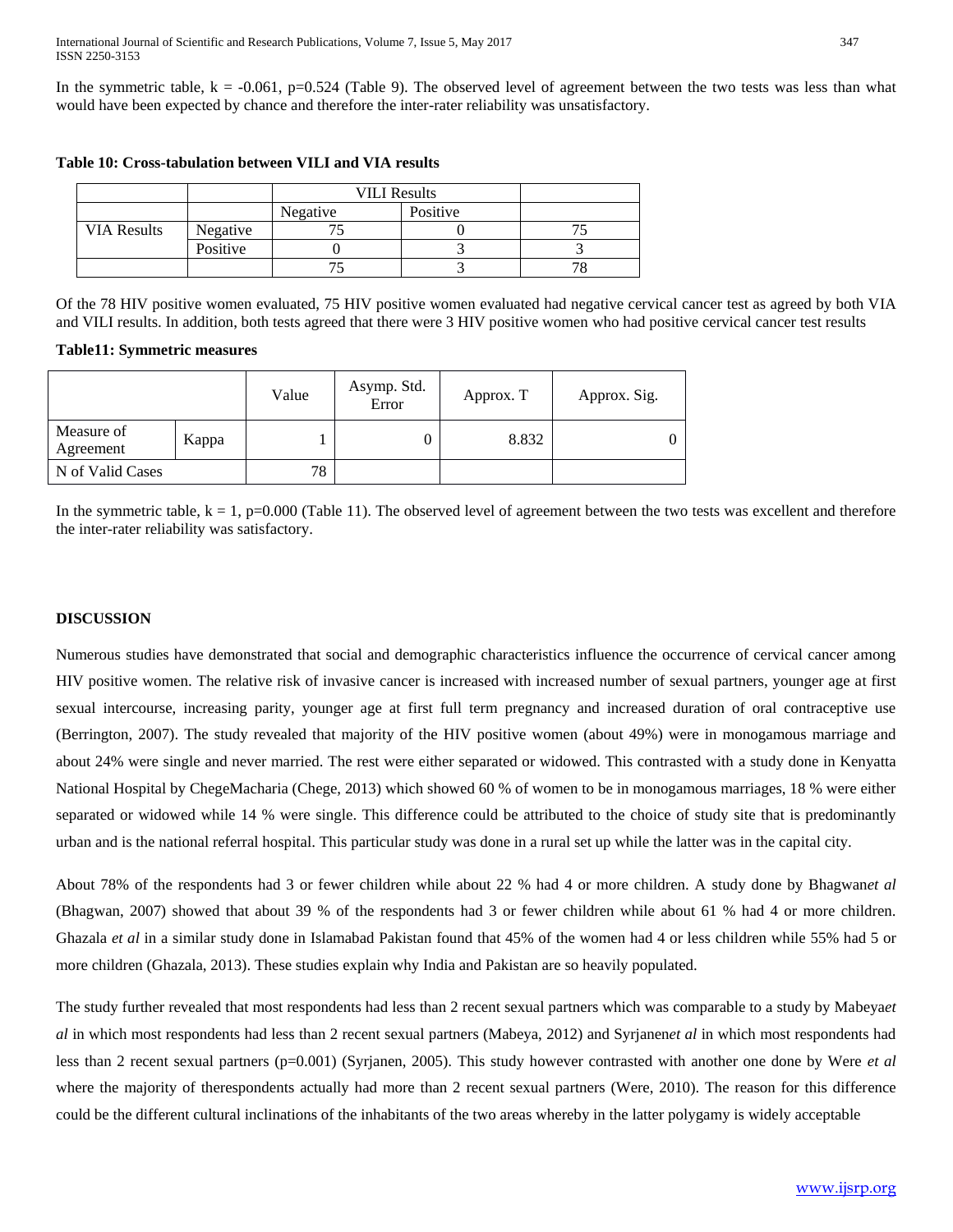The positivity of Pap smear in this study was 11.5 %. This was far below the estimated national positivity of 43% (MOH, 2012). This big difference may have been caused by the failure of the infected women to turn up in large numbers for screening. However the positivity compared favourably with a study done by Rana *et al*, in which the positivity of Pap smear was found to be 12 % (Rana, 2010). A study done in Webuye found a positivity of 22.7% in a similar population (Laktabai, 2009) while a similar study done by Hend S Saleh at the faculty of Medicine of the University of Zagazig, Egypt showed the positivity of Pap smear to be only 4 % (Saleh, 2014). This very low positivity in Egypt could be explained by the fact that Egypt is an Islamic country and as such the women are loyal to the Islamic laws that forbid any form of sexual activity before marriage.

There was no association between age in years and the occurrence of abnormal Pap smear results in the study population. Fariba*et al* also found no association between age and occurrence of abnormal Pap smear in a study of 2 years follow up of referral patients with abnormal Pap smear (Fariba, 2015).

The number of recent sexual partners and Pap smear results were not correlated in the study population. This contradicted Berrington de Gonzales *et al* study that found that relative risk of invasive cancer was increased with increased number of sexual partners, younger age at first intercourse (Berrington, 2007).

The Government of Kenya recommends use of visual inspection tests as the primary screening tests for cervical cancer while Pap smear may also be used where it is available.

The positivity of VIA in this study was 3.8 %.This contradicted results of a study done by Laktabai in which the percentage of tests with positive results was 28.2 % (Laktabai, 2009). The positivity of VILI in the study was also 3.8%. This also contradicted results of a study done by Sankaranarayanan *et al* in which the percentage of VILI tests with positive results was 17.8 % (Sankaranarayanan, 2003). This apparent low positivity in the visual inspection methods may have been caused by lack of standardized training to Health Care Workers and also due to lack of quality control methods for visual testing

There were more abnormalities detected on Pap smear than on VIA/VILI (11.5% vs. 3.8%). This contrasted findings by Ghazala *et al* that show that visual inspection tests have a higher sensitivity than Pap smear and can replace Pap smear as a primary screening tool for universal screening (Ghazala, 2013). In another study by Ghosh *et al,* 13% of the patients were found to be positive by VIA and 11.71 % were positive on VILI. The Pap smear was abnormal in 3.71 % (Ghosh, 2012).

This apparent contradiction in the test characteristics of VIA and VILI indicate that they are currently not suitable alternate approaches to cervical cytology in Murang'a District Hospital.

## **CONCLUSION**

There was no agreement between Pap smear and VIA/VILI in detecting suspected cervical abnormalities. Pap smear detected more abnormalities than VIA/VILI and therefore the possibility of HIV positive women visiting reproductive health clinic and leaving without cervical abnormalities being detected could not be ruled out.

#### **REFERENCES**

1. Alliance for Cervical Cancer Prevention; Engender Health; International Agency for Research on Cancer; John's Hopkins Program for International Education in Gynecology and Obstetrics; Pan American Health Organizations; PATH. (2002). Pap Smears: An Important but Imperfect Screening Method. Seattle: PATH Publications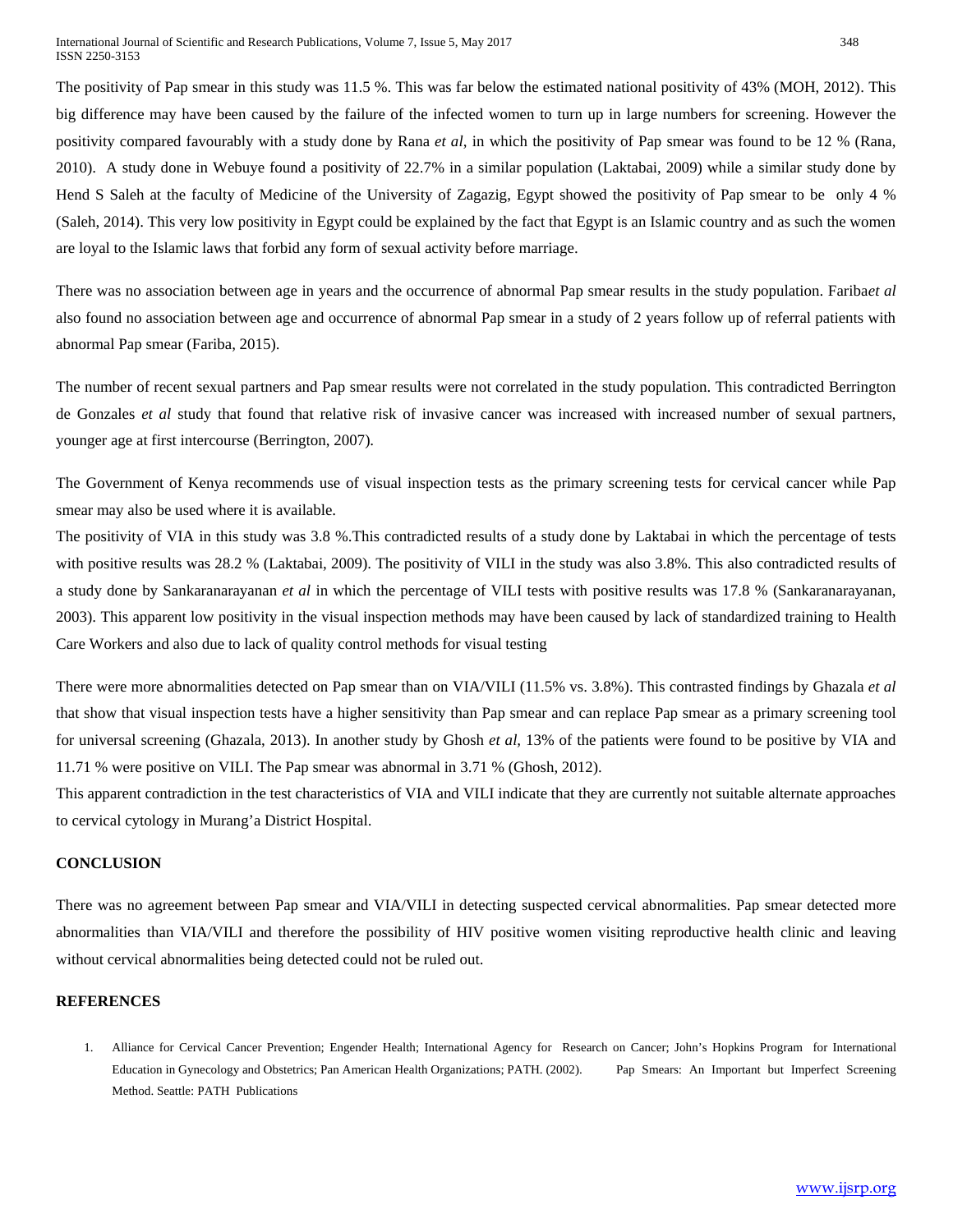International Journal of Scientific and Research Publications, Volume 7, Issue 5, May 2017 349 ISSN 2250-3153

- 2. Berrington, G., A. Green, J. (2007). International Collaboration of EpidemiologicalStudies of Cervical Cancer. Comparison of Risk Factors for Invasive Squamous Cell Carcinoma and Adenocarcinoma of the Cervix. *International Journal of Cancer*, 120: 885
- 3. Bhagwan, N., Kasturi, J., Silvina, A., Surendra, S., Atul, B., Sanjay, H., Richard, M., Sylla, M., Ketayun, D., Rengaswamy, S. (2007). Determinants of Women's Participation in Cervical Cancer Screening Trial, Maharashtra, India. *Bulletin of the World Health Organization.* 85: 264-272.
- 4. Chege, M. H. (2013). *A Comparative Analysis of Liquid Based Preparations and Conventional Pap Smears with Colposcopic Biopsy at Kenyatta National Hospital.*MMed Thesis, UON.
- 5. Fariba, B., Azam, Z., Allameh, T. (2015). Study of Two Years Follow up of Referral Patients with Abnormal Pap Smear. *Journal of Research in Medical Sciences,* 20 (12): 1147-1152
- 6. Ghazala, M., NasiraTasnim, Saima Iqbal (2013). Comparison of visual inspection with acetic acid and Pap smear in cervical cancer screening at a tertiary care hospital. *Journal of Pakistan Medical Association*, 63: 1013
- 7. Ghosh, P., Gandhi, G., Kochhar, P. K., Zutshi, V., Batra, S. (2012). Visual Inspection of Cervix with Lugol's Iodine for Early Detection of Premalignant and Malignant Lesions of Cervix. *Indian Journal of Medical Research* 136: 265 – 27
- 8. Haydaroglu, A. (2004). Epidemiology in Gynecologic Cancers. Gynecologic Oncology Symposium. Izmir: Turkey
- 9. Laktabai, J. (2009). *Prevalence of Premalignant Cervical Lesions: Comparing Visual Inspection with Pap smear in Women Attending HIV Care Clinic at the Webuye District Hospital, Kenya.* MMed Thesis, Moi University
- 10. Mabeya, H., Khozaim, K., Liu T., Orango, O., Chumba, D., Pisharodi, L., Cu-Uvin, S. (2012).Comparison of Conventional Pap smear and Visual Inspection with Acetic Acid (VIA) in HIV-Infected Women in Western Kenya. *Journal of Low Genital Tract Disease.* 16 (2): 92-7
- 11. Ministry of Health. (2012)). Kenya National Cervical Cancer Prevention Program- Strategic Plan 2012-2015, 5
- 12. Rana, T., Zia, A., Sher, S., Tariq, S., Asghar, F. (2010). Comparative Evaluation of Pap smear and Visual Inspection of Acetic Acid (VIA) in Cervical Cancer Screening Program in Lady Willingdon Hospital, Lahore. *Special Edition Annals* 16 (1)
- 13. Saleh, H. S. (2014). Can Visual Inspection with Acetic Acid be used as an Alternative to Pap smear in Screening Cervical Cancer? *Middle East Fertility Society Journal* 19 187–191
- 14. Sankaranarayanan, R., Ramani, W., Thara, S., Dhakad, N., Bharathykutty, C., Paul, S., Chithrathara, K., Donald, M. P., Madhavan, K. N (2003). Test Characteristics of Visual Inspection with 4% Acetic Acid and Lugol's Iodine in Cervical Cancer Screening in Kerala, India. *International Journal of Cancer,* 106, 404-408
- 15. Syrjänen, K., Naud, P., Derchain, S., Roteli-Martins C., Longatto-Filho, A., Tatti, S., Branca, M., Erzen, M., Hammes, L. S., Matos, J., Gontijo, R., Sarian,

L., Braganca, J.,Arlindo, F. C., Maeda, M.Y.S., Lörincz, A., Dores, G.B., Costa, S., Syrjänen, S.(2005). Comparing Pap smear Cytology, Aided Visual Inspection, Screening Colposcopy, Cervicography and HPV Testing as Optional Screening Tools in Latin America. *Anticancer Research* 25: 3469-3480

- 16. Watson, M., Saraiya, M. and Wu, X. (2009). Update of HPV Associated Female Genital Cancers in the United States, 1999 2004. *Journal of Women Health* 18: 1731 – 1738
- *17.* Were, E., Nyaberi, Z.,Buziba, N. (2010). Integrating Cervical Cancer and Genital Tract Infection Screening into Mother, Child Health and Family Planning Clinics in Eldoret, Kenya. *African Health Sciences 10 (1) 58-65*

#### AUTHORS

**First Author** – Charles Wambugu Maina, BSc in Medical Laboratory sciences, Medical Laboratory Officer, Murang'a District Hospital, Murang'a County, Kenya. Email[: cwamai2015@gmail.com.](mailto:cwamai2015@gmail.com) Telephone: +254722 419 202